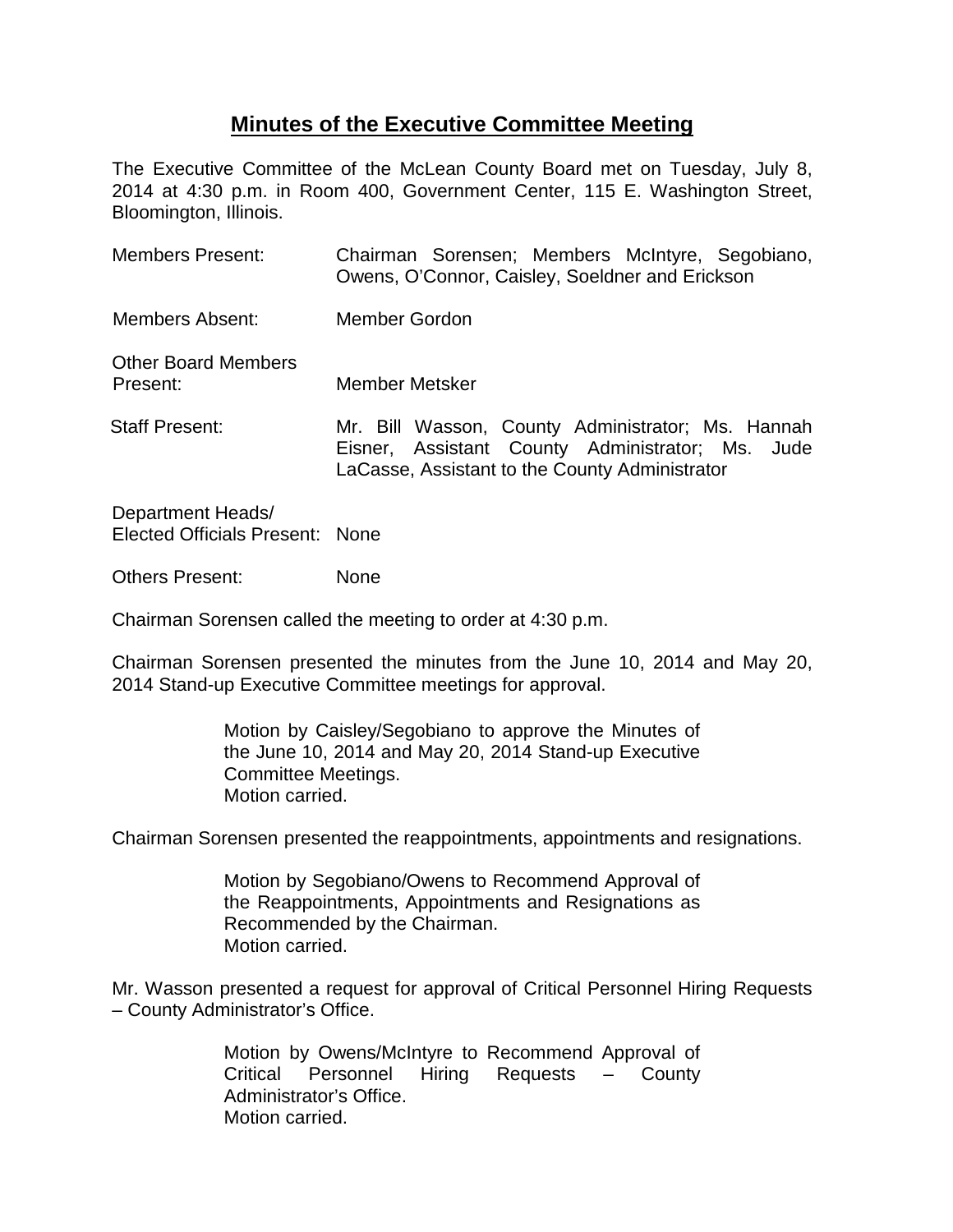Minutes of the Executive Committee July 8, 2014 Page **2** of **6**

Mr. Paul Segobiano, Chairman, Property Committee, advised that the Property Committee brings no items for action to the Executive Committee.

Chairman Sorensen asked if there were any questions or comments. Hearing none, he thanked Mr. Segobiano.

Mr. Bill Caisley, Chairman, Justice Committee, presented two requests that were acted upon together. The first is a request for approval of an Emergency Appropriation Ordinance Amending the McLean County Fiscal Year 2014 Combined Annual Appropriation and Budget Ordinance, Fund 0001 General Fund, Court Services Department 0022-0095 (Adult Redeploy Program) – Court Services. The second is a request for approval of an Emergency Appropriation Ordinance Amending the McLean County Fiscal Year 2014 Combined Annual Appropriation and Budget Ordinance, Fund 0001 General Fund, Court Services Department 0022- 0095 (Juvenile Redeploy Program) – Court Services.

> Motion by Caisley/Segobiano to Recommend Approval of an Emergency Appropriation Ordinance Amending the McLean County Fiscal Year 2014 Combined Annual Appropriation and Budget Ordinance, Fund 0001 General Fund, Court Services Department 0022-0095 (Adult Redeploy Program) – Court Services; and to Recommend Approval of an Emergency Appropriation Ordinance Amending the McLean County Fiscal Year 2014 Combined Annual Appropriation and Budget Ordinance, Fund 0001 General Fund, Court Services Department 0022-0095 (Juvenile Redeploy Program) – Court Services.. Motion carried.

Mr. Caisley presented a request for Approval of an Intergovernmental Agreement between the County of McLean, City of Lexington and the McLean County Sheriff – Sheriff's Department. He explained that the Sheriff's Department will provide primary police protection for the City of Lexington.

> Motion by Caisley/McIntyre to Recommend Approval of an Intergovernmental Agreement between the County of McLean, City of Lexington and the McLean County Sheriff – Sheriff's Department. Motion carried.

Chairman Sorensen asked if there were any questions or comments. Hearing none, he thanked Mr. Caisley.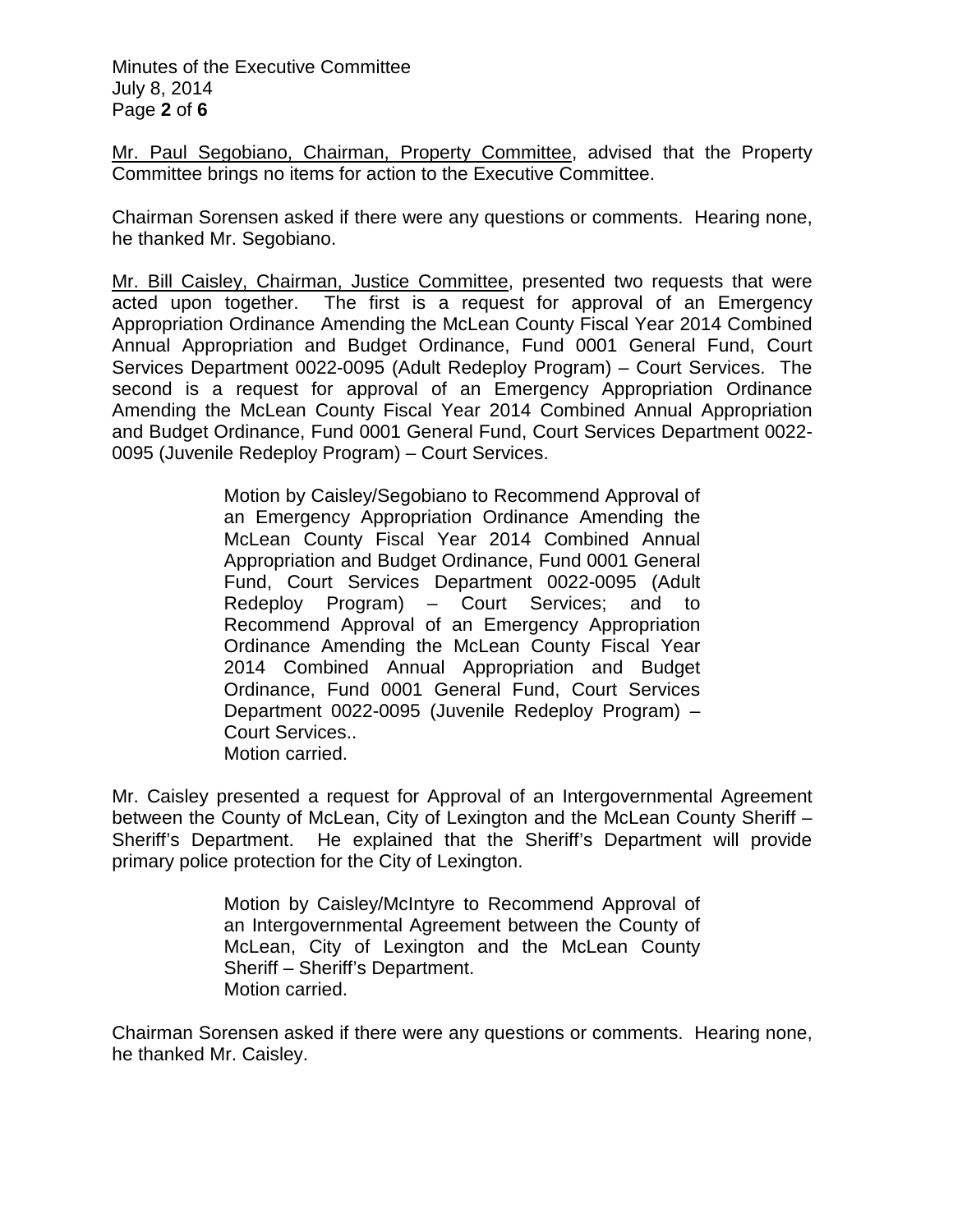Minutes of the Executive Committee July 8, 2014 Page **3** of **6**

Mr. Ben Owens, Chairman, Finance Committee**,** presented an Emergency Appropriation Ordinance amending the McLean County Fiscal Year 2014 Combined Annual Appropriation and Budget Ordinance, General Fund 0001, County Clerk's Office 0005 (Utilization of Staff) – County Clerk's Office.

> Motion by Owens/O'Connor to Recommend Approval of an Emergency Appropriation Ordinance Amending the McLean County Fiscal Year 2014 Combined Annual Appropriation and Budget Ordinance, General Fund 0001, County Clerk's Office 0005 (Utilization of Staff) – County Clerk's Office. Motion carried.

Mr. Owens advised that Board Member Erickson requested that a report be provided on the status of the Animal Control and what is happening relevant to removing it from the Health Department. He asked Mr. Wasson to provide an update.

Mr. Wasson advised that information was shared with the Finance Committee last week to obtain feedback from members prior to bringing a formal recommendation to the Executive Committee in August. He noted that the Finance Committee has been very involved in this conversation over the last 12 months. Mr. Wasson stated that he will be bringing an informational item to the Finance Committee and an action item to the Executive Committee next month based upon this feedback.

Mr. Segobiano asked if the report that Mr. Erickson requested can be provided in a memo form to be included in the packet. Mr. Owens replied that he believes that would be the proper procedure to take, but he was asked to bring this forward since he sits on the Board of Health and there were some strict questions as to the Board of Health's dealings. He added that it is his perception that if he does not bring this forward, the blame will lie with him because he represents the Board of Health. Mr. Segobiano reiterated that, to be better informed as a Committee member, the information should be provided in written form in the Committee packet.

Mr. Erickson stated that the point he was making is that he wants a monthly report provided at the Finance Committee on what is happening with Animal Control. He indicated that he is going to ask questions at Finance Committee as to what is going on in the Health Department in regards to Animal Control and since Mr. Owens is the Board representative on the Health Department Board, he would expect him to have that information. Mr. Owens noted that the Administrator's Office is in conversations with the Health Department and can provide the necessary information.

Mr. Wasson indicated that he believes there are two types of reports that the Finance Committee has requested. He stated that Mr. Erickson is asking for a general report on activities of the Animal Control program over the next several months in regard to purchases and financial obligations prior to the transition.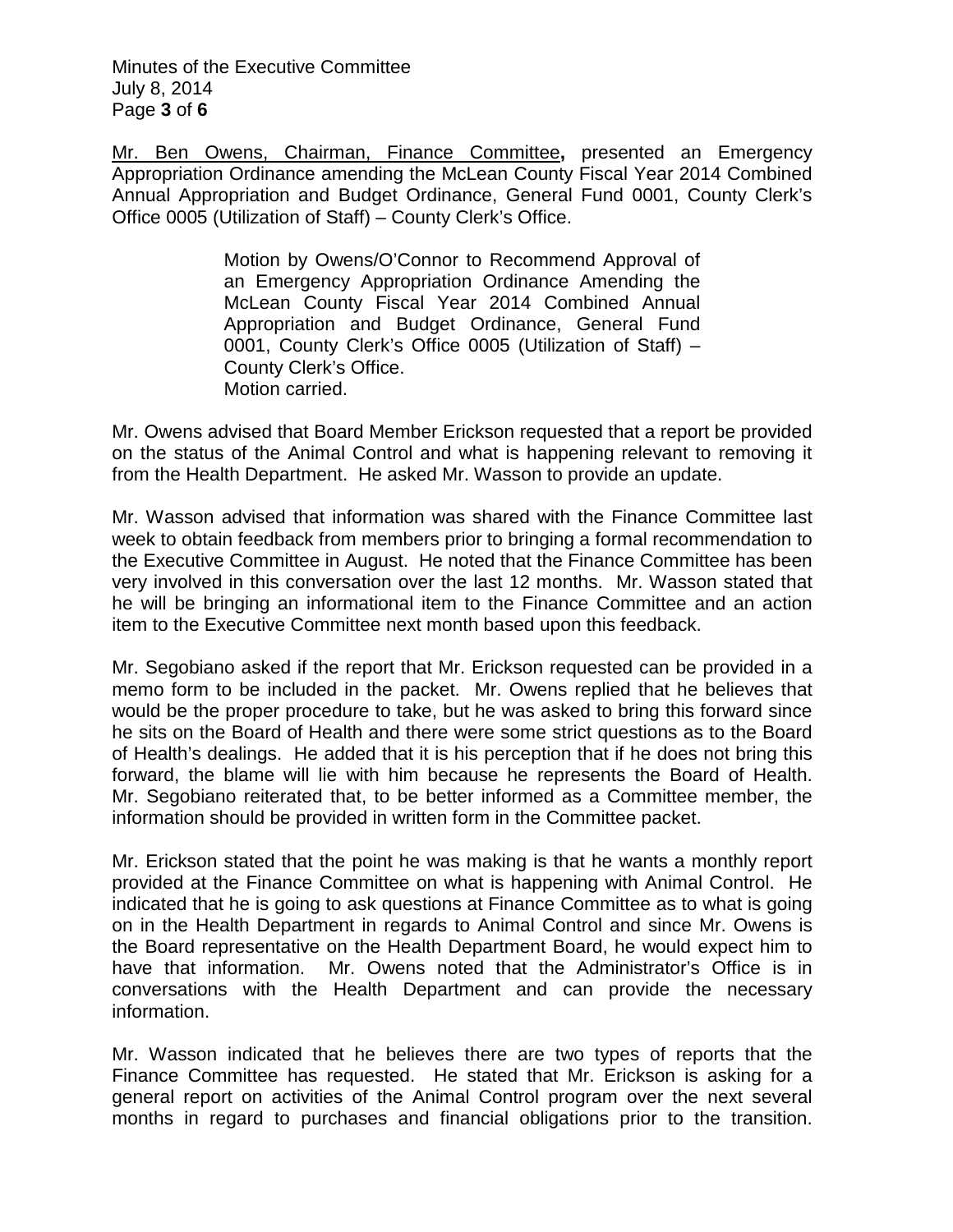Minutes of the Executive Committee July 8, 2014 Page **4** of **6**

Mr. Wasson indicated that he will work with the Health Department to provide this type of report. The Committee also requested a monthly general report that would include statistics on euthanasia, adoption, and transfers of animals. Mr. Wasson stated that preliminary discussions have been held with Animal Control regarding the transition of the program as well as potential future reports.

Mr. Wasson advised that the recommendations for any change in structure of the Animal Control program will be brought to the Executive Committee because the Executive Committee has oversight over the County Board Rules and the County Board Rules are what dictate the reporting responsibilities of the Committees and the structure within County government. The information will also be shared with the Finance Committee.

Mr. Erickson stated that he understands that the Health Department has its own legal structure. He indicated that by receiving a report, the Board members can keep abreast of what is happening and if we have the ability to influence anything, maybe we can stop something before it gets started.

Chairman Sorensen asked if there were any additional questions or comments. Hearing none, he thanked Mr. Owens.

Mr. Chuck Erickson, Vice Chairman, Land Use and Development Committee, advised that the Land Use and Development Committee brings no items for action to the Executive Committee.

Chairman Sorensen asked if there were any questions or comments. Hearing none, he thanked Mr. Gordon.

Mr. Jim Soeldner, Chairman, Transportation Committee presented a request for approval of an Emergency Appropriation Ordinance amending the McLean County Fiscal Year 2014 Combined Annual Appropriation and Budget Ordinance, McLean County Bridge Fund 0121 (Bridge Construction Amendment), McLean County Highway Department.

> Motion by Soeldner/Owens to Recommend Approval of an Emergency Appropriation Ordinance Amending the McLean County Fiscal Year 2014 Combined Annual Appropriation and Budget Ordinance, McLean County Bridge Fund 0121 (Bridge Construction Amendment), McLean County Highway Department. Motion carried.

Mr. Soeldner presented a request for approval of an Emergency Appropriation Ordinance amending the McLean County Fiscal Year 2014 Combined Annual Appropriation and Budget Ordinance, McLean County Highway Fund 0120 (Equipment Repair & Maintenance), McLean County Highway Department 0055.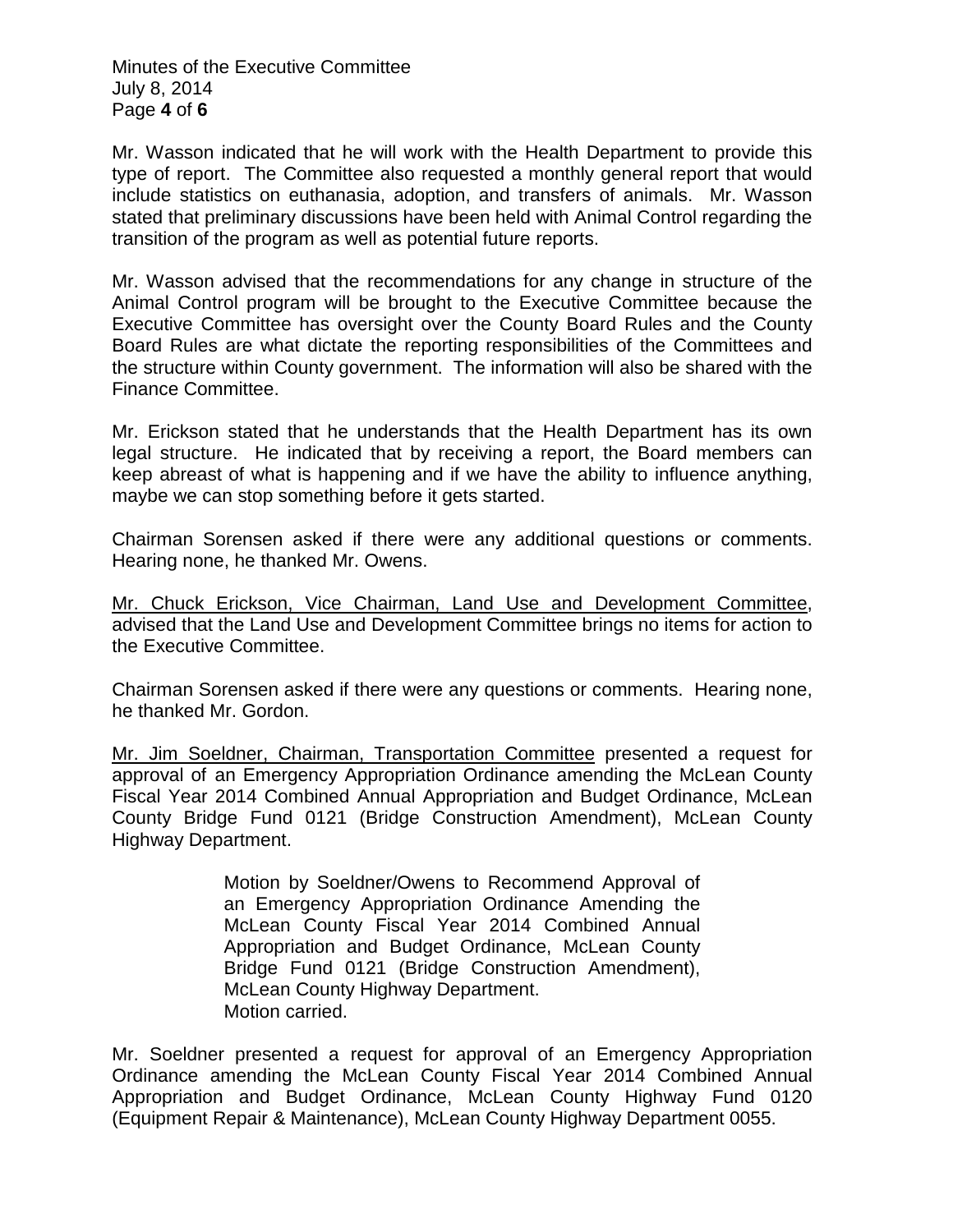Minutes of the Executive Committee July 8, 2014 Page **5** of **6**

> Motion by Soeldner/Segobiano to Recommend Approval of an Emergency Appropriation Ordinance Amending the McLean County Fiscal Year 2014 Combined Annual Appropriation and Budget Ordinance, McLean County Highway Fund 0120 (Equipment Repair & Maintenance), McLean County Highway Department 0055. Motion carried.

Mr. Caisley asked if the County has recovered the fire insurance money to repair the damage caused by the fire at the Highway Department garage. Mr. Wasson replied that we are still in discussions with the insurer. He noted that there are some nuances to the project that have to be completed such as design before a final cost can be agreed upon, and those have not yet been completed. Mr. Wasson added that he still believes the work can be completed before the snow flies. Mr. Caisley asked if there were equipment losses from within the building. Mr. Wasson replied that there are content losses, which are also under discussion with the insurance carrier.

Chairman Sorensen asked if there were any additional questions or comments. Hearing none, he thanked Mr. Soeldner.

Chairman Sorensen pointed out that the Auditor has included in the bills a notification that the County Board's 599's (Fringe Category) appears to be short in that line item by \$3,600 based on an expense from June 26, 2014. He stated that Mr. Wasson informed him this is due to a one-time annual expense for 2014 with an invoice dated in 2013. Chairman Sorensen noted that there is no need action or budget amendment needed. Mr. Wasson added that there are sufficient funds currently in the category to pay for it. He indicated that the expense needs to be allocated to all funds as it is an expenditure made on an annual basis on behalf of all employees. Mr. Wasson stated that the intention is to allocate the cost across all funds at the end of the year as it is an expenditure that relates to all funds, as are other benefits.

Chairman Sorensen presented the June 30, 2014 bills as recommended and transmitted by the County Auditor for payment. The Fund Total is \$156,963.63 and the Prepaid Total is the same.